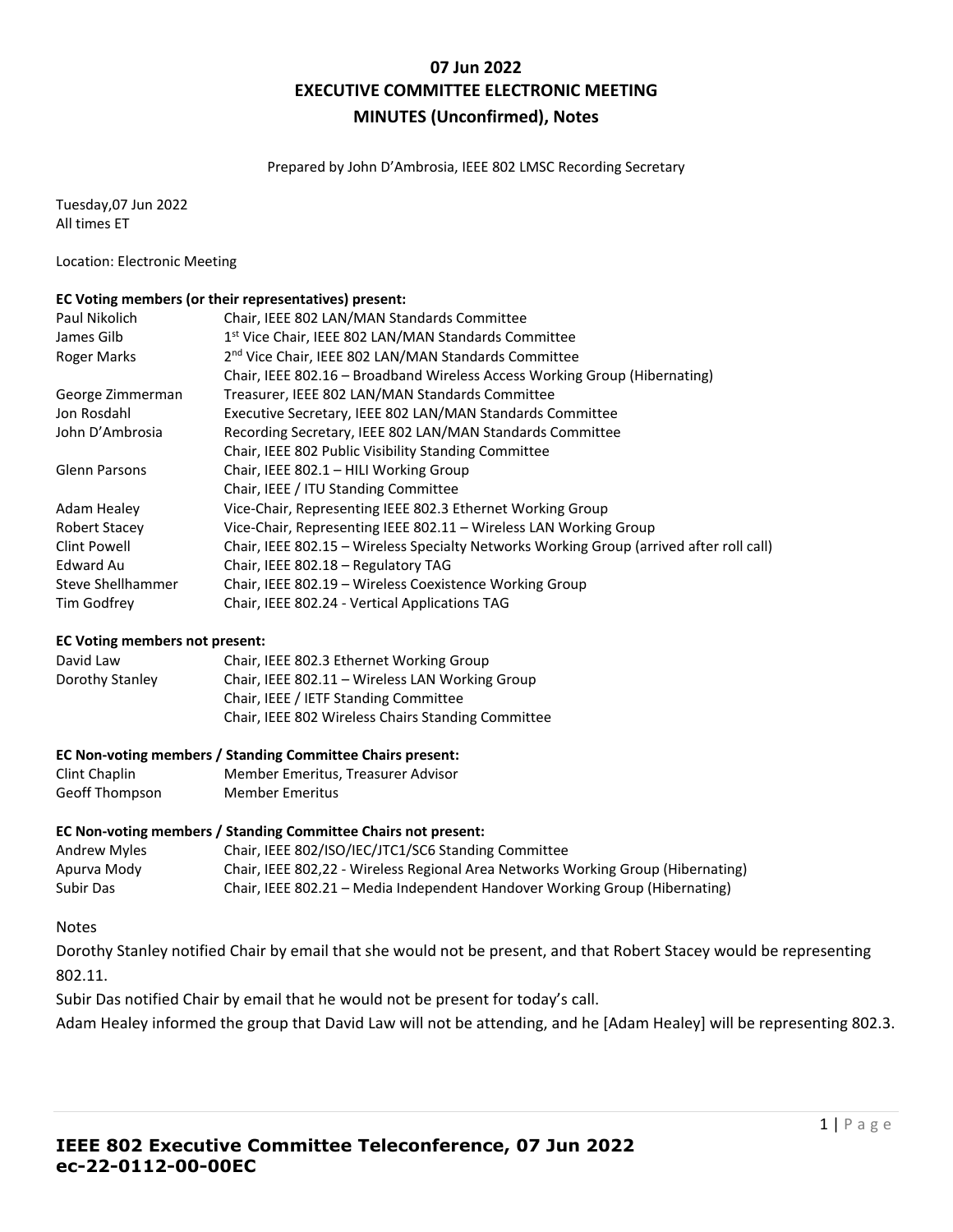# **Other Attendees - as reported by IMAT, 07 Jun 2022**

| Bahn, Christy            | <b>IEEE STAFF</b>             |
|--------------------------|-------------------------------|
| <b>BEECHER, PHILIP E</b> | Wi-SUN Alliance               |
| Canchi, Radhakrishna     | Kyocera International Inc     |
| Haasz, Jodi              | IEEE                          |
| Holcomb, Jay             | Itron Inc.                    |
| Kerry, Stuart            | OK-Brit; Self                 |
| Orlando, Christian       | ; IEEE STAFF                  |
| Petrick, Albert          | InterDigital, Inc.            |
| Rolfe, Benjamin          | <b>Blind Creek Associates</b> |
| Rouyer, Jessy            | Nokia                         |

# Draft Agenda: [https://mentor.ieee.org/802-ec/dcn/22/ec-22-0093-07-00EC-07-june-2022-802-ec-monthly](https://mentor.ieee.org/802-ec/dcn/22/ec-22-0093-07-00EC-07-june-2022-802-ec-monthly-teleconference-agenda.xlsx)[teleconference-agenda.xlsx](https://mentor.ieee.org/802-ec/dcn/22/ec-22-0093-07-00EC-07-june-2022-802-ec-monthly-teleconference-agenda.xlsx)

| R7   | DRAFT AGENDA - IEEE 802 LMSC EXECUTIVE COMMITTEE<br><b>INTERIM TELECON</b>                  |          |          |
|------|---------------------------------------------------------------------------------------------|----------|----------|
|      | Tuesday 1900-2100 UTC, 7 Jun 2022                                                           |          |          |
|      |                                                                                             |          |          |
| Key: | ME - Motion, External, MI - Motion, Internal,<br>DT-Discussion Topic, II - Information Item |          |          |
|      | <b>Special Orders</b>                                                                       |          |          |
|      | Category $(* = constant \text{ agenda})$                                                    |          |          |
|      |                                                                                             |          |          |
| 1.00 | <b>MEETING CALLED TO ORDER</b>                                                              | Nikolich | 03:00 PM |

Meeting called to order at 3:00pm by Chair.

Chair requested Recording Secretary do roll call of 802 EC meeting attendees. 12 EC Voting Members or their representatives were present at time of roll call, thus achieving quorum.

Chair requested that everyone sign into IMAT.

| 2.00 | MI                                                                          | <b>APPROVE OR MODIFY AGENDA -</b> | Nikolich |  | 03:05 PM |
|------|-----------------------------------------------------------------------------|-----------------------------------|----------|--|----------|
|      | Chair asked if there were any modifications to the agenda. There were none. |                                   |          |  |          |

| * Motion #1 | Move to approve the agenda (R7)          |
|-------------|------------------------------------------|
| Moved       | D'Ambrosia                               |
| Second      | Au                                       |
| Results     | Approved by voice vote without objection |
| Motion      | <b>Motion Passes</b>                     |
| Reference   | 2.00                                     |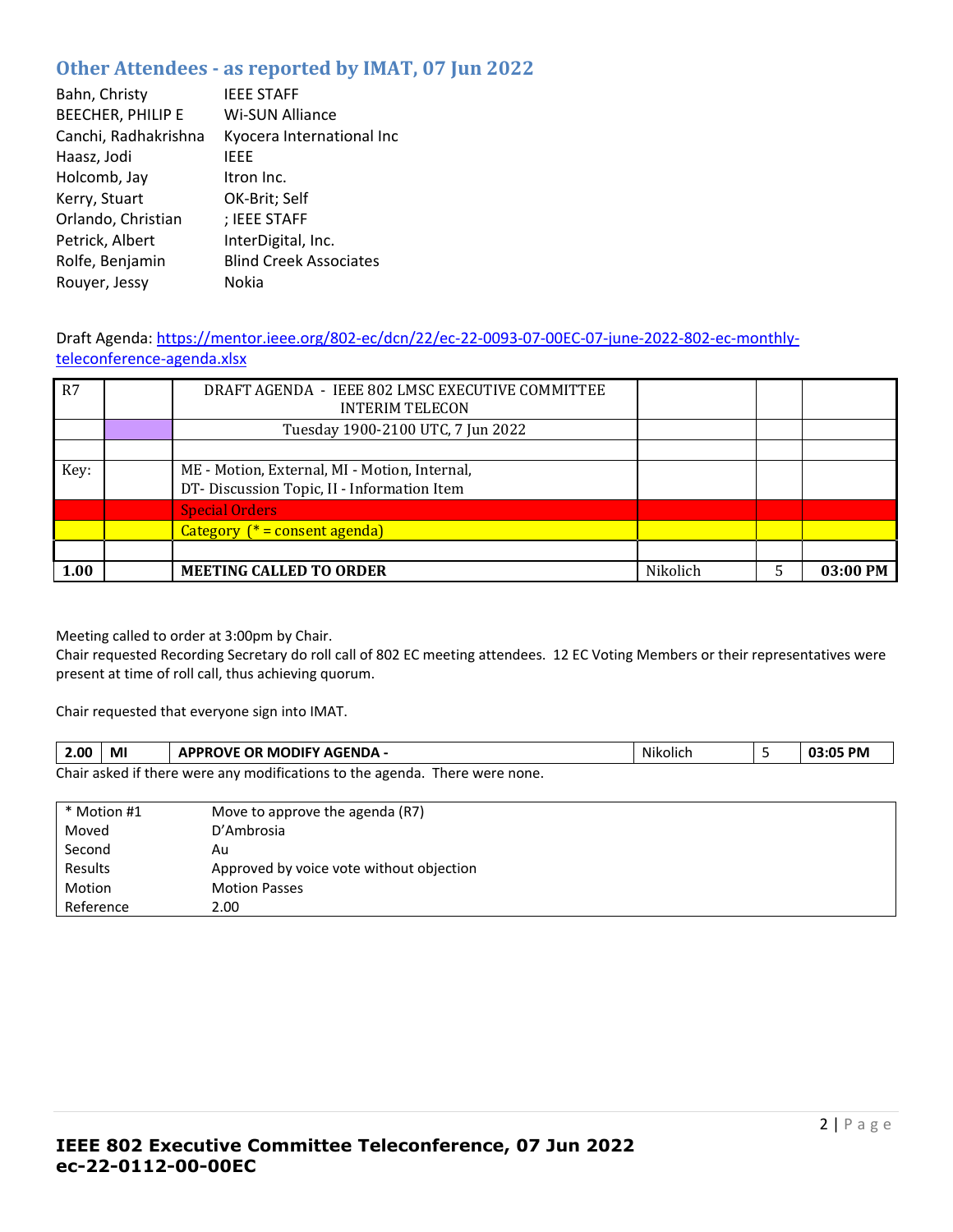**Approved Agenda:** [https://mentor.ieee.org/802-ec/dcn/22/ec-22-0093-07-00EC-07-june-2022-802-ec-monthly](https://mentor.ieee.org/802-ec/dcn/22/ec-22-0093-07-00EC-07-june-2022-802-ec-monthly-teleconference-agenda.xlsx)[teleconference-agenda.xlsx](https://mentor.ieee.org/802-ec/dcn/22/ec-22-0093-07-00EC-07-june-2022-802-ec-monthly-teleconference-agenda.xlsx)

| R7   |              | DRAFT AGENDA - IEEE 802 LMSC EXECUTIVE COMMITTEE<br><b>INTERIM TELECON</b>                                                                                                                                                                                     |                |                |          |
|------|--------------|----------------------------------------------------------------------------------------------------------------------------------------------------------------------------------------------------------------------------------------------------------------|----------------|----------------|----------|
|      |              | Tuesday 1900-2100 UTC, 7 Jun 2022                                                                                                                                                                                                                              |                |                |          |
|      |              |                                                                                                                                                                                                                                                                |                |                |          |
| Key: |              | ME - Motion, External, MI - Motion, Internal,                                                                                                                                                                                                                  |                |                |          |
|      |              | DT-Discussion Topic, II - Information Item                                                                                                                                                                                                                     |                |                |          |
|      |              | <b>Special Orders</b>                                                                                                                                                                                                                                          |                |                |          |
|      |              | Category $(* = constant)$                                                                                                                                                                                                                                      |                |                |          |
|      |              |                                                                                                                                                                                                                                                                |                |                |          |
| 1.00 |              | <b>MEETING CALLED TO ORDER</b>                                                                                                                                                                                                                                 | Nikolich       | 5              | 03:00 PM |
| 2.00 | MI           | <b>APPROVE OR MODIFY AGENDA -</b>                                                                                                                                                                                                                              | Nikolich       | 5              | 03:05 PM |
| 2.01 | $\mathbf{I}$ | <b>IEEE-SA Participation / Copyright Policies</b>                                                                                                                                                                                                              | Nikolich       | 2              | 03:10 PM |
|      |              | Reference - https://ieee802.org/sapolicies.shtml                                                                                                                                                                                                               |                |                |          |
| 2.02 | $MI^*$       | <b>Approve the following minutes</b><br>• 03 May 2022 802 EC Monthly Teleconference Meeting<br>https://mentor.ieee.org/802-ec/dcn/22/ec-22-0097-00-<br>00EC-03-may-2022-802-ec-monthly-teleconference-<br>minutes.pdf<br>M: D'Ambrosia<br><b>S: Rosdahl</b>    | D'Ambrosia     | $\overline{0}$ | 03:12 PM |
|      |              |                                                                                                                                                                                                                                                                |                |                |          |
| 3.00 | $\mathbf{I}$ | Announcements from the Chair                                                                                                                                                                                                                                   | Nikolich       | 5              | 03:10 PM |
| 3.01 | MI           | <b>Future Venue Update</b>                                                                                                                                                                                                                                     | Rosdahl        | 10             | 03:15 PM |
| 3.02 | II           | Treasurer's Update                                                                                                                                                                                                                                             | Zimmerman      | 10             | 03:25 PM |
| 3.03 | DT           | Update - EC Action Item Summary -<br>https://mentor.ieee.org/802-ec/dcn/19/ec-19-0085-63-00EC-<br>ec-action-items-ongoing.pdf                                                                                                                                  | D'Ambrosia     | 10             | 03:35 PM |
|      |              |                                                                                                                                                                                                                                                                |                |                | 03:45 PM |
| 4.00 |              | Agenda Items from WG Chairs                                                                                                                                                                                                                                    |                |                | 03:45 PM |
| 4.01 | $ME*$        | To Revcom, IEEE P802.3dd Power over Data Lines of Single Pair<br><b>Ethernet (Maintenance #17)</b><br>Motion: Approve sending IEEE P802.3dd Power over Data Lines<br>of Single Pair Ethernet (Maintenance #17) draft D3.1 to RevCom<br>M: Law S: Zimmerman     | Law            | $\overline{0}$ | 03:45 PM |
| 4.02 | $ME*$        | Liaise IEEE P802.11bd D4.0 to ISO/IEC JTC1/SC6 for information<br>under the PSDO agreement<br>Motion: Approve liaison of P802.11bd D4.0 to ISO/IEC JTC1/SC6<br>for information under the PSDO agreement.<br>M: Stanley S: Rosdahl                              | <b>Stanley</b> | $\overline{0}$ | 03:45 PM |
| 4.03 | $ME*$        | To Nescom, P802.11bb PAR Extension<br>Motion: Approve forwarding the P802.11bb PAR extension<br>documentation in https://mentor.ieee.org/802.11/dcn/22/11-<br>22-0693-00-00bb-p802-11bb-par-extension-request.pdf to<br><b>NesCom</b><br>M: Stanley S: Rosdahl | <b>Stanley</b> | $\overline{0}$ | 03:45 PM |
| 4.04 | $ME*$        | To Nescom, P802.11bc PAR Extension<br>Motion: Approve forwarding the P802.11bc PAR extension<br>documentation in https://mentor.ieee.org/802.11/dcn/22/11-<br>22-0692-00-00bc-2022-05-par-extension-p802-11bc.pdf to                                           | <b>Stanley</b> | $\overline{0}$ | 03:45 PM |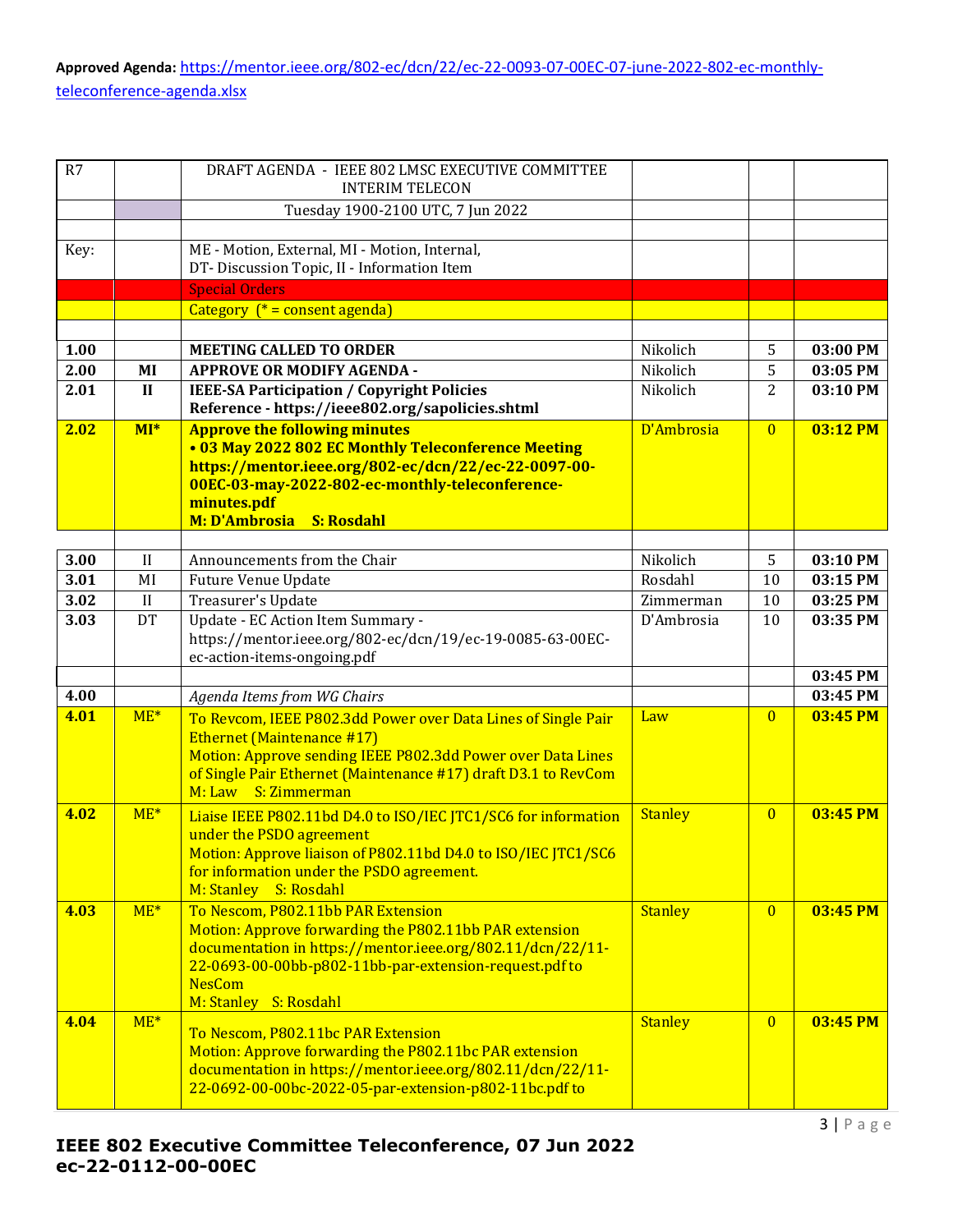|      |       | <b>NesCom</b><br>M: Stanley S: Rosdahl                                                                                                                                                                                                                                                                                                 |                |                |          |
|------|-------|----------------------------------------------------------------------------------------------------------------------------------------------------------------------------------------------------------------------------------------------------------------------------------------------------------------------------------------|----------------|----------------|----------|
| 4.05 | $ME*$ | To Nescom, P802.11bd PAR Extension<br>Motion: Approve forwarding the P802.11bd PAR extension<br>documentation in https://mentor.ieee.org/802.11/dcn/22/11-<br>22-0703-00-00bd-p802-11bd-par-extension.pdf to NesCom<br>M: Stanley S: Rosdahl                                                                                           | <b>Stanley</b> | $\overline{0}$ | 03:45 PM |
| 4.06 | $ME*$ | IEEE 802.15 Liaison Statement Approval, ISO/IEC JTC1/SC6<br>IEEE 802.15 WG requests IEEE 802 EC approval of the liaison<br>statement contained in doc. #15-22-0312-00-0000 describing<br>the liaison of IEEE Std 802.15.4™-2020 and published<br>amendments to ISO/IEC JTC1/SC6 under the PSDO agreement.<br>M: Powell S: Rosdahl      | Powell         | $\overline{0}$ | 03:45 PM |
| 4.07 | $ME*$ | IEEE 802.15 Liaison Statement Approval, ISO/IEC JTC1/SC6<br>IEEE 802.15 WG requests IEEE 802 EC approval to forward IEEE<br>Std 802.15.4 <sup>™</sup> -2020 to ISO/IEC JTC1/SC6 for adoption as an<br>ISO/IEC/IEEE standard under the PSDO agreement.<br>M: Powell S: Rosdahl                                                          | Powell         | $\overline{0}$ | 03:45 PM |
| 4.08 | $ME*$ | IEEE 802.15 Liaison Statement Approval, ISO/IEC JTC1/SC6<br>IEEE 802.15 WG requests IEEE 802 EC approval to forward IEEE<br>Std 802.15.4w™-2020, IEEE Std 802.15.4x™-2019, IEEE Std<br>802.15.4z™-2020, and IEEE Std 802.15.4aa™-2022 to ISO/IEC<br><b>JTC1/SC6, for information under the PSDO agreement.</b><br>M: Powell S: Rosdahl | Powell         | $\overline{0}$ | 03:45 PM |
| 4.09 | $ME*$ | IEEE 802.15 Liaison Statement Approval, ISO/IEC JTC1/SC6<br>IEEE 802.15 WG requests IEEE 802 EC approval of the liaison<br>statement contained in doc. #15-22-0313-00-0000 describing<br>the liaison of IEEE Std 802.15.3™-2016 and published<br>amendments to ISO/IEC JTC1/SC6 under the PSDO agreement.<br>M: Powell S: Rosdahl      | Powell         | $\overline{0}$ | 03:45 PM |
| 4.10 | $ME*$ | IEEE 802.15 Liaison Statement Approval, ISO/IEC JTC1/SC6<br>IEEE 802.15 WG requests IEEE 802 EC approval to forward IEEE<br>Std 802.15.3 <sup>™</sup> -2016 to ISO/IEC JTC1/SC6 for adoption as an<br>ISO/IEC/IEEE standard under the PSDO agreement.<br>M: Powell S: Rosdahl                                                          | Powell         | $\overline{0}$ | 03:45 PM |
| 4.11 | $ME*$ | IEEE 802.15 Liaison Statement Approval, ISO/IEC JTC1/SC6<br>IEEE 802.15 WG requests IEEE 802 EC approval to forward IEEE<br>Std 802.15.3d™-2017, IEEE Std 802.15.3e™-2017, and IEEE Std<br>802.15.3f <sup>™</sup> -2017 to ISO/IEC JTC1/SC6, for information under the<br>PSDO agreement.<br>M: Powell S: Rosdahl                      | <b>Powell</b>  | $\overline{0}$ | 03:45 PM |
| 4.12 | $ME*$ | IEEE 802.15 Liaison Statement Approval, ISO/IEC JTC1/SC6<br>IEEE 802.15 WG requests IEEE 802 EC approval of the liaison<br>statement contained in doc. #15-22-0314-00-0000 describing<br>the liaison of IEEE Std 802.15.9™-2021 to ISO/IEC JTC1/SC6<br>under the PSDO agreement.<br>M: Powell S: Rosdahl                               | Powell         | $\overline{0}$ | 03:45 PM |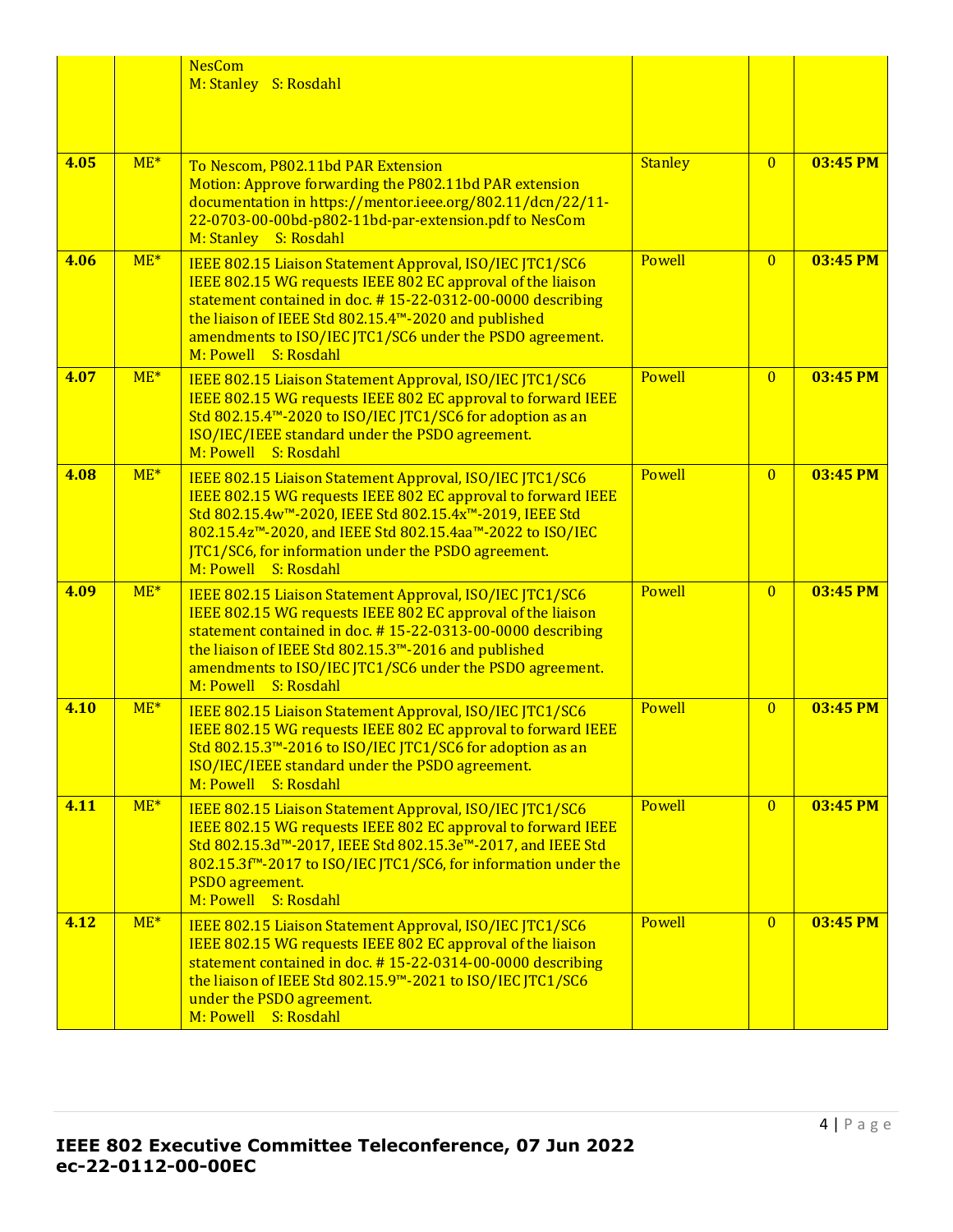| 4.13         | $ME*$     | IEEE 802.15 Liaison Statement Approval, ISO/IEC JTC1/SC6<br>IEEE 802.15 WG requests IEEE 802 EC approval to forward IEEE<br>Std 802.15.9 <sup>™</sup> -2021 to ISO/IEC JTC1/SC6 for adoption as an<br>ISO/IEC/IEEE standard under the PSDO agreement.<br>M: Powell S: Rosdahl | Powell                   | $\overline{0}$ | 03:45 PM |
|--------------|-----------|-------------------------------------------------------------------------------------------------------------------------------------------------------------------------------------------------------------------------------------------------------------------------------|--------------------------|----------------|----------|
| 4.14         | MI        | Fee Waiver Request                                                                                                                                                                                                                                                            | Parsons                  | 3              | 03:45 PM |
| 4.15         | DT        | Update on the IEEE SA Position Statement "Intelligent Spectrum"<br>Allocation and Management"                                                                                                                                                                                 | Au                       | 10             | 03:48 PM |
| 4.16         | МE        | To SA Ballot, IEEE P802.11-2020/Cor 1 D2.1                                                                                                                                                                                                                                    | Stanley                  | 3              | 03:58 PM |
|              |           |                                                                                                                                                                                                                                                                               |                          |                | 04:01 PM |
| 5.00         |           | Reports from WG and SC Chairs                                                                                                                                                                                                                                                 |                          |                | 04:01 PM |
|              |           |                                                                                                                                                                                                                                                                               |                          |                | 04:01 PM |
| 6.00         |           | <b>Other Business</b>                                                                                                                                                                                                                                                         |                          |                | 04:01 PM |
| 6.01         | <b>DT</b> | Seeking a volunteer to help Thompson complete IEEE Milestone<br>process for IEEE 802 LMSC                                                                                                                                                                                     | Nikolich                 | 5              | 04:01 PM |
| 6.02         | <b>DT</b> | <b>Rules Discussion</b>                                                                                                                                                                                                                                                       | Gilb                     | 10             | 04:06 PM |
|              |           |                                                                                                                                                                                                                                                                               |                          |                | 04:16 PM |
| 9.00         |           | <b>EC Action Item Status review</b>                                                                                                                                                                                                                                           | Nikolich /<br>D'Ambrosia | 5              | 04:16 PM |
|              |           |                                                                                                                                                                                                                                                                               |                          |                | 04:21 PM |
| <b>10.00</b> | MI        | Adjourn                                                                                                                                                                                                                                                                       | Nikolich                 |                | 05:00 PM |

| 2.01 | <b>IEEE-SA Participation / Copyright Policies</b> | Nikolich | <b>__</b> | $03:10$ PM |
|------|---------------------------------------------------|----------|-----------|------------|
|      | Reference - https://ieee802.org/sapolicies.shtml  |          |           |            |

The chair presented Slide #3 of attached presentation, chair.

| 2.02 | $MI^*$ | <b>Approve the following minutes</b>                 | D'Ambrosia | $\overline{0}$ | $03:12$ PM |
|------|--------|------------------------------------------------------|------------|----------------|------------|
|      |        | • 03 May 2022 802 EC Monthly Teleconference Meeting  |            |                |            |
|      |        | https://mentor.ieee.org/802-ec/dcn/22/ec-22-0097-00- |            |                |            |
|      |        | 00EC-03-may-2022-802-ec-monthly-teleconference-      |            |                |            |
|      |        | minutes.pdf                                          |            |                |            |
|      |        | M: D'Ambrosia S: Rosdahl                             |            |                |            |

Approved with approval of agenda.

| 3.00 | Announcements from the Chair                                                                                     | Nikolich | $03:10$ PM |
|------|------------------------------------------------------------------------------------------------------------------|----------|------------|
|      | The chair presented Slide #3 of attached presentation, ec-22-0120-00-00EC-07jun2022-ec-meeting-chair-s-deck.pdf. |          |            |

A question was asked about room availability for leadership workshop attendees, and Mr. Rosdahl noted that individuals were asked to RSVP to an invitation, and their reservations were supposed to be extended.

The chair gave Mr. Zimmerman and Mr. Rolfe an opportunity to discuss the workshop.

It was noted that remote access was not being provided for the leadership workshop.

| 3.01 |                                                                                                                   | Future Venue Update | Rosdahl | 10 | 03:15 PM |  |  |  |  |  |
|------|-------------------------------------------------------------------------------------------------------------------|---------------------|---------|----|----------|--|--|--|--|--|
|      | Rosdahl presented attached presentation, ec-22-0121-01-00EC-executive-secretary-report-for-2022-june-telecon.pdf. |                     |         |    |          |  |  |  |  |  |
|      |                                                                                                                   |                     |         |    |          |  |  |  |  |  |

**3.02** II Treasurer's Update Zimmerman 10 **03:25 PM**  Zimmerman gave verbal overview previewing the July Plenary, which appear to be in line with the treasurer's projection. He noted that the latest update of the "Deadbeat" list from March was just released.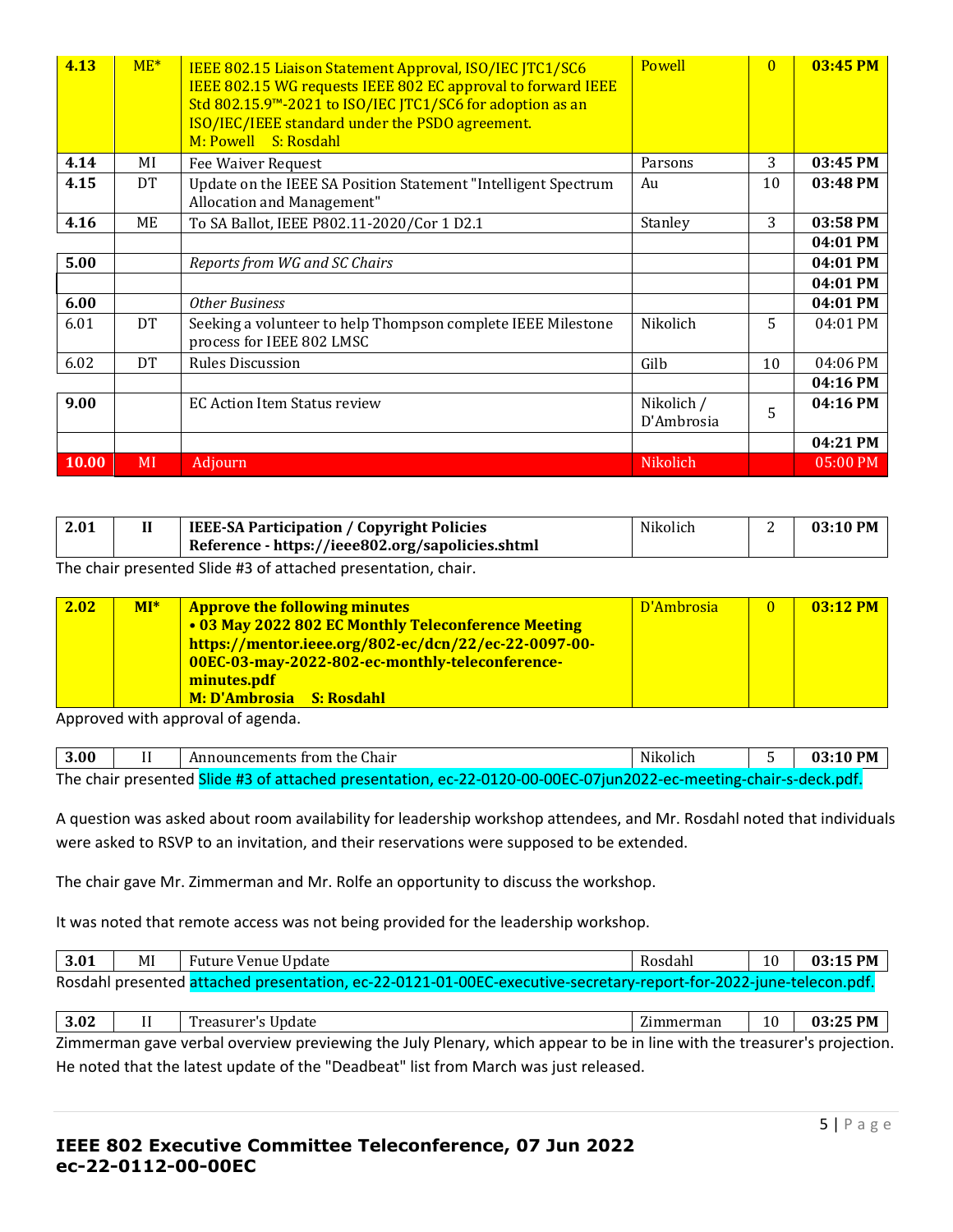| 3.03 | DT | Update - EC Action Item Summary -                         | D'Ambrosia | 10 | 03:35 PM |
|------|----|-----------------------------------------------------------|------------|----|----------|
|      |    | https://mentor.ieee.org/802-ec/dcn/19/ec-19-0085-63-00EC- |            |    |          |
|      |    | $\epsilon$ ec-action-items-ongoing pdf                    |            |    |          |

## Recording Secretary reviewed current action items. Updated document will be R-064.

| 4.00 |       | Agenda Items from WG Chairs                                                                                                                                                                                                                                |            |              | $03:45$ PM |
|------|-------|------------------------------------------------------------------------------------------------------------------------------------------------------------------------------------------------------------------------------------------------------------|------------|--------------|------------|
| 4.01 | $ME*$ | To Revcom, IEEE P802.3dd Power over Data Lines of Single Pair<br><b>Ethernet (Maintenance #17)</b><br>Motion: Approve sending IEEE P802.3dd Power over Data Lines<br>of Single Pair Ethernet (Maintenance #17) draft D3.1 to RevCom<br>M: Law S: Zimmerman | <b>Law</b> | $\mathbf{0}$ | 03:45 PM   |

Approved with approval of agenda.

| 4.02 | $ME*$ | Liaise IEEE P802.11bd D4.0 to ISO/IEC JTC1/SC6 for information<br>under the PSDO agreement<br>Motion: Approve liaison of P802.11bd D4.0 to ISO/IEC JTC1/SC6<br>for information under the PSDO agreement.<br>M: Stanley S: Rosdahl | <b>Stanley</b> |  | 03:45 PM |
|------|-------|-----------------------------------------------------------------------------------------------------------------------------------------------------------------------------------------------------------------------------------|----------------|--|----------|
|------|-------|-----------------------------------------------------------------------------------------------------------------------------------------------------------------------------------------------------------------------------------|----------------|--|----------|

Approved with approval of agenda.

| 4.03 | $ME*$ | To Nescom, P802.11bb PAR Extension<br>Motion: Approve forwarding the P802.11bb PAR extension<br>documentation in https://mentor.ieee.org/802.11/dcn/22/11-<br>22-0693-00-00bb-p802-11bb-par-extension-request.pdf to<br><b>NesCom</b> | <b>Stanley</b> | $\overline{0}$ | $03:45$ PM |
|------|-------|---------------------------------------------------------------------------------------------------------------------------------------------------------------------------------------------------------------------------------------|----------------|----------------|------------|
|      |       | M: Stanley S: Rosdahl                                                                                                                                                                                                                 |                |                |            |

Approved with approval of agenda.

| 4.04 | $ME*$ | To Nescom, P802.11bc PAR Extension                         | <b>Stanley</b> | $\mathbf{0}$ | $03:45$ PM |
|------|-------|------------------------------------------------------------|----------------|--------------|------------|
|      |       | Motion: Approve forwarding the P802.11bc PAR extension     |                |              |            |
|      |       | documentation in https://mentor.ieee.org/802.11/dcn/22/11- |                |              |            |
|      |       | 22-0692-00-00bc-2022-05-par-extension-p802-11bc.pdf to     |                |              |            |
|      |       | <b>NesCom</b>                                              |                |              |            |
|      |       | M: Stanley S: Rosdahl                                      |                |              |            |

Approved with approval of agenda.

| 4.05 | $ME*$ | To Nescom, P802.11bd PAR Extension                         | Stanley | $03:45$ PM |
|------|-------|------------------------------------------------------------|---------|------------|
|      |       | Motion: Approve forwarding the P802.11bd PAR extension     |         |            |
|      |       | documentation in https://mentor.ieee.org/802.11/dcn/22/11- |         |            |
|      |       | 22-0703-00-00bd-p802-11bd-par-extension.pdf to NesCom      |         |            |
|      |       | M: Stanley S: Rosdahl I                                    |         |            |

Approved with approval of agenda.

| 4.06 | $ME*$ | <b>IEEE 802.15 Liaison Statement Approval, ISO/IEC JTC1/SC6</b>    | <b>Powell</b> | $03:45$ PM |
|------|-------|--------------------------------------------------------------------|---------------|------------|
|      |       | <b>IEEE 802.15 WG requests IEEE 802 EC approval of the liaison</b> |               |            |
|      |       | statement contained in doc. #15-22-0312-00-0000 describing         |               |            |
|      |       | the liaison of IEEE Std 802.15.4 <sup>™</sup> -2020 and published  |               |            |
|      |       | amendments to ISO/IEC JTC1/SC6 under the PSDO agreement.           |               |            |
|      |       | M: Powell S: Rosdahl                                               |               |            |

Approved with approval of agenda.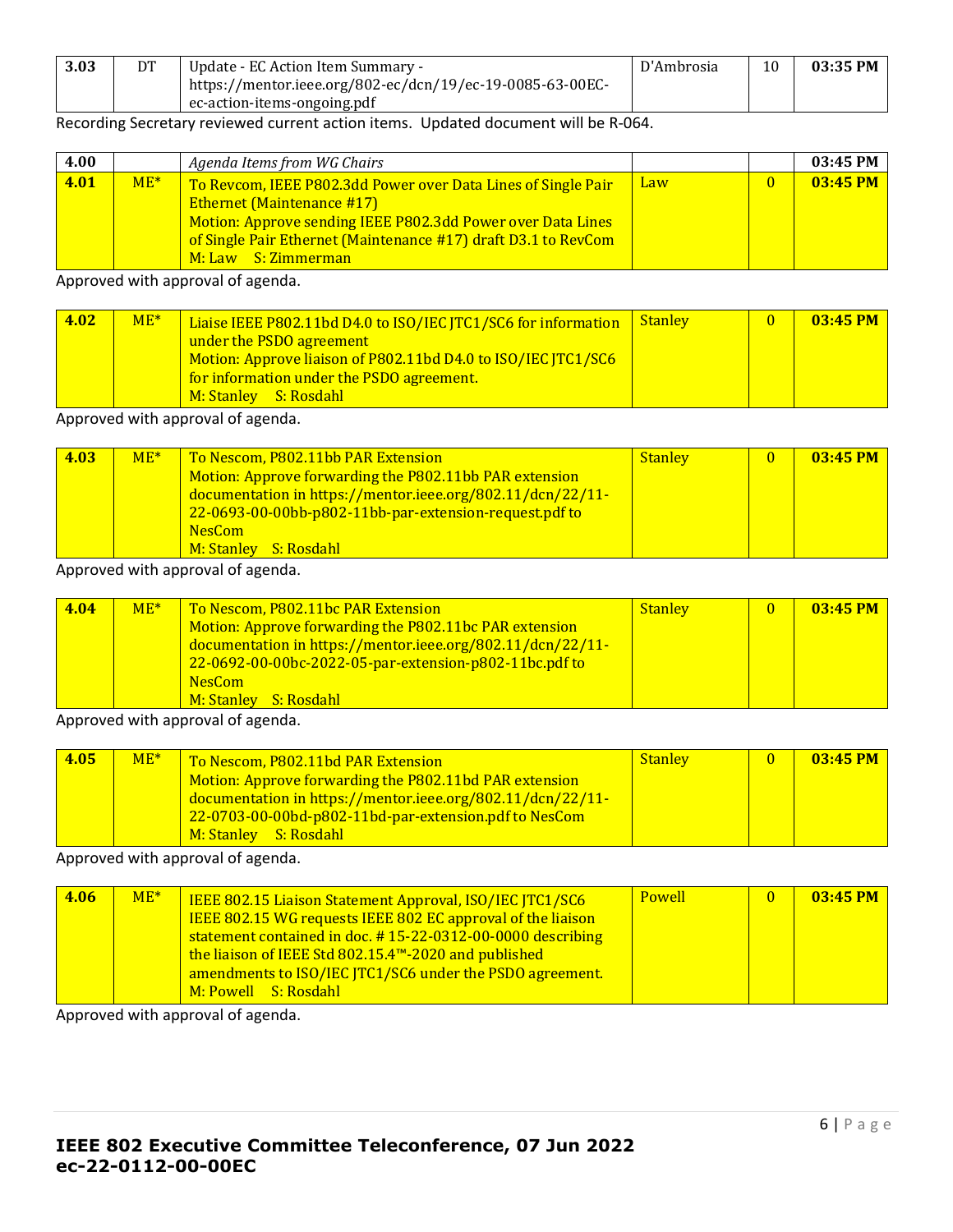| 4.07 | $ME*$ | IEEE 802.15 Liaison Statement Approval, ISO/IEC JTC1/SC6<br>IEEE 802.15 WG requests IEEE 802 EC approval to forward IEEE<br>Std 802.15.4™-2020 to ISO/IEC JTC1/SC6 for adoption as an<br>ISO/IEC/IEEE standard under the PSDO agreement. | <b>Powell</b> | $\Omega$ | $03:45$ PM |
|------|-------|------------------------------------------------------------------------------------------------------------------------------------------------------------------------------------------------------------------------------------------|---------------|----------|------------|
|      |       | M: Powell S: Rosdahl                                                                                                                                                                                                                     |               |          |            |

Approved with approval of agenda.

| 4.08 | $ME*$ | IEEE 802.15 Liaison Statement Approval, ISO/IEC JTC1/SC6<br>IEEE 802.15 WG requests IEEE 802 EC approval to forward IEEE<br>Std 802.15.4w™-2020, IEEE Std 802.15.4x™-2019, IEEE Std<br>802.15.4z™-2020, and IEEE Std 802.15.4aa™-2022 to ISO/IEC<br><b>ITC1/SC6, for information under the PSDO agreement.</b><br>M: Powell S: Rosdahl | <b>Powell</b> |  | $03:45$ PM |
|------|-------|----------------------------------------------------------------------------------------------------------------------------------------------------------------------------------------------------------------------------------------------------------------------------------------------------------------------------------------|---------------|--|------------|
|------|-------|----------------------------------------------------------------------------------------------------------------------------------------------------------------------------------------------------------------------------------------------------------------------------------------------------------------------------------------|---------------|--|------------|

#### Approved with approval of agenda.

| 4.09 | $ME*$ | <b>IEEE 802.15 Liaison Statement Approval, ISO/IEC JTC1/SC6</b><br><b>IEEE 802.15 WG requests IEEE 802 EC approval of the liaison</b><br>statement contained in doc. #15-22-0313-00-0000 describing | <b>Powell</b> | $\mathbf{0}$ | $03:45$ PM |
|------|-------|-----------------------------------------------------------------------------------------------------------------------------------------------------------------------------------------------------|---------------|--------------|------------|
|      |       | the liaison of IEEE Std 802.15.3 <sup>™</sup> -2016 and published<br>amendments to ISO/IEC JTC1/SC6 under the PSDO agreement.<br>M: Powell S: Rosdahl                                               |               |              |            |

Approved with approval of agenda.

| 4.10 | $ME*$ | <b>IEEE 802.15 Liaison Statement Approval, ISO/IEC JTC1/SC6</b><br><b>IEEE 802.15 WG requests IEEE 802 EC approval to forward IEEE</b><br>Std 802.15.3 <sup>™</sup> -2016 to ISO/IEC JTC1/SC6 for adoption as an<br><b>ISO/IEC/IEEE standard under the PSDO agreement.</b> | <b>Powell</b> | $\mathbf{0}$ | $03:45$ PM |
|------|-------|----------------------------------------------------------------------------------------------------------------------------------------------------------------------------------------------------------------------------------------------------------------------------|---------------|--------------|------------|
|      |       | M: Powell S: Rosdahl                                                                                                                                                                                                                                                       |               |              |            |

Approved with approval of agenda.

| 4.11 | $ME*$ | <b>IEEE 802.15 Liaison Statement Approval, ISO/IEC ITC1/SC6</b><br>IEEE 802.15 WG requests IEEE 802 EC approval to forward IEEE<br>Std 802.15.3d™-2017, IEEE Std 802.15.3e™-2017, and IEEE Std<br>802.15.3f <sup>™</sup> -2017 to ISO/IEC JTC1/SC6, for information under the<br><b>PSDO</b> agreement.<br>M: Powell S: Rosdahl | <b>Powell</b> | $\overline{0}$ | 03:45 PM |
|------|-------|---------------------------------------------------------------------------------------------------------------------------------------------------------------------------------------------------------------------------------------------------------------------------------------------------------------------------------|---------------|----------------|----------|
|------|-------|---------------------------------------------------------------------------------------------------------------------------------------------------------------------------------------------------------------------------------------------------------------------------------------------------------------------------------|---------------|----------------|----------|

Approved with approval of agenda.

| 4.12 | $ME*$ | <b>IEEE 802.15 Liaison Statement Approval, ISO/IEC JTC1/SC6</b><br>IEEE 802.15 WG requests IEEE 802 EC approval of the liaison<br>statement contained in doc. #15-22-0314-00-0000 describing<br>the liaison of IEEE Std 802.15.9™-2021 to ISO/IEC JTC1/SC6<br>under the PSDO agreement.<br>M: Powell S: Rosdahl | <b>Powell</b> | $\mathbf{0}$ | 03:45 PM |
|------|-------|-----------------------------------------------------------------------------------------------------------------------------------------------------------------------------------------------------------------------------------------------------------------------------------------------------------------|---------------|--------------|----------|
|------|-------|-----------------------------------------------------------------------------------------------------------------------------------------------------------------------------------------------------------------------------------------------------------------------------------------------------------------|---------------|--------------|----------|

## Approved with approval of agenda.

| 4.13 | $ME*$ | <b>IEEE 802.15 Liaison Statement Approval, ISO/IEC JTC1/SC6</b><br><b>IEEE 802.15 WG requests IEEE 802 EC approval to forward IEEE</b><br>Std 802.15.9 <sup>™</sup> -2021 to ISO/IEC JTC1/SC6 for adoption as an<br>ISO/IEC/IEEE standard under the PSDO agreement.<br>M: Powell S: Rosdahl | <b>Powell</b> |  | $03:45$ PM |
|------|-------|---------------------------------------------------------------------------------------------------------------------------------------------------------------------------------------------------------------------------------------------------------------------------------------------|---------------|--|------------|
|------|-------|---------------------------------------------------------------------------------------------------------------------------------------------------------------------------------------------------------------------------------------------------------------------------------------------|---------------|--|------------|

Approved with approval of agenda.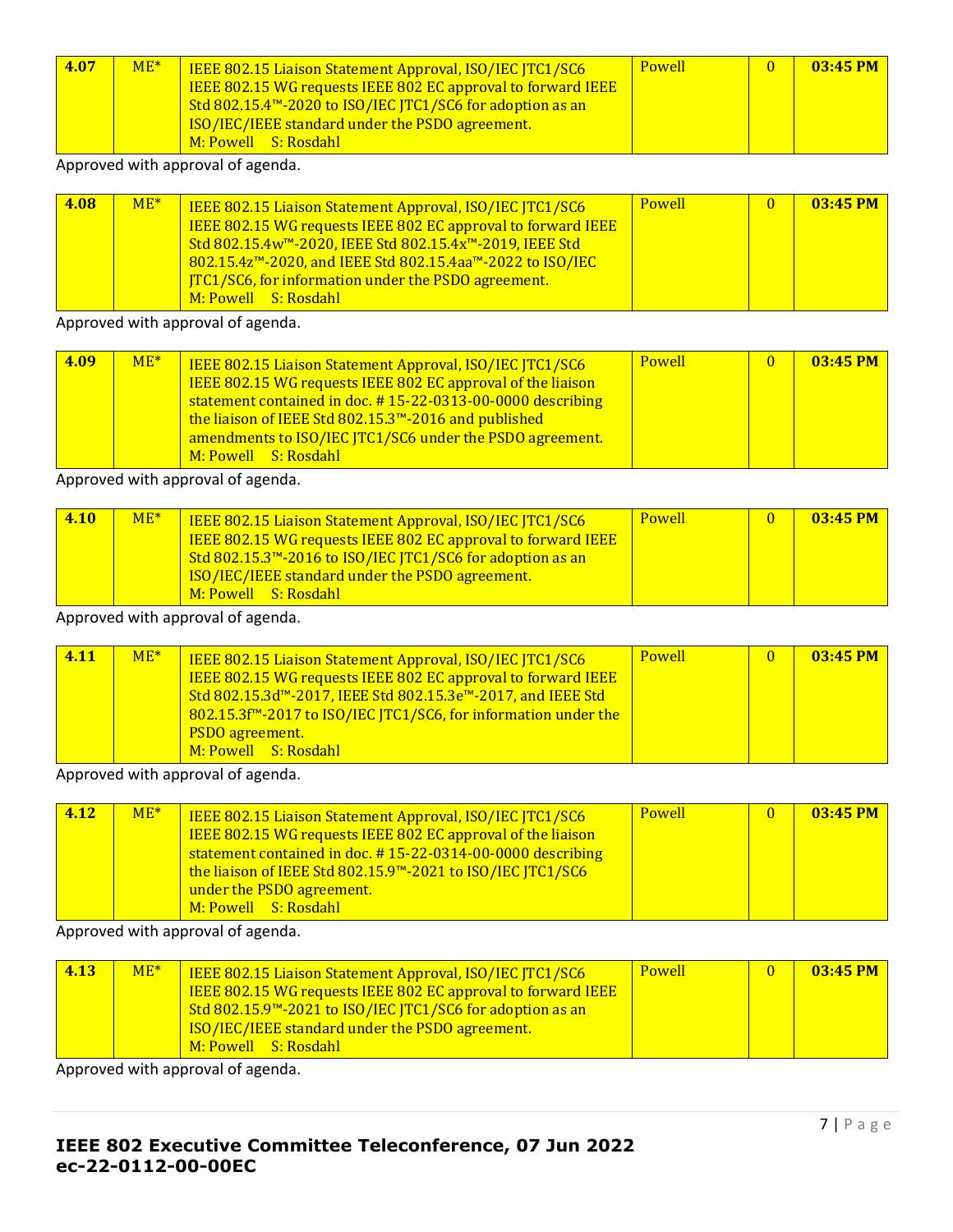| MI<br>$W$ auzer<br>Request<br>л.<br>$\sqrt{ }$<br>HΔQ<br>.<br>.<br>. .<br>. | Uarcopc<br>ai sulis |  | DM<br>03:4!<br>т., |
|-----------------------------------------------------------------------------|---------------------|--|--------------------|
|-----------------------------------------------------------------------------|---------------------|--|--------------------|

Parsons noted for the July Plenary he will be bringing four extra laptops from Ericsson to be the projector/webex laptop in each of the 802.1 meeting rooms. Further, he has arranged for some summer students to help and be the support staff that makes sure those laptops are projecting and connected to the webex during the meeting. They either have local accommodation anyway or Ericsson will make arrangements.

| * Motion #2 | Approve July 2022 plenary meeting fee waivers for the following individuals:<br>Ms. Basma Kaanane, University of Ottawa / Ericsson<br>$\bullet$<br>Mr. Mohammed Abuibaid, Carleton University<br>$\bullet$<br>Mr. Amir Hoseein Ghorab, Carleton University<br>$\bullet$ |
|-------------|-------------------------------------------------------------------------------------------------------------------------------------------------------------------------------------------------------------------------------------------------------------------------|
| Moved       | <b>Glenn Parsons</b>                                                                                                                                                                                                                                                    |
| Second      | Roger Marks                                                                                                                                                                                                                                                             |
| Results     | Passed by voice vote without objection                                                                                                                                                                                                                                  |
| Motion      | <b>Passes</b>                                                                                                                                                                                                                                                           |
| Reference   | 4.14                                                                                                                                                                                                                                                                    |

Mr. Rosdahl provided input to Mr. Parsons on getting these individuals registered.

| 4.15                                                                                                          | DT | Update on the IEEE SA Position Statement "Intelligent Spectrum" | Au | 10 | 03:48 PM |  |
|---------------------------------------------------------------------------------------------------------------|----|-----------------------------------------------------------------|----|----|----------|--|
|                                                                                                               |    | Allocation and Management"                                      |    |    |          |  |
| Au presented attached file, ec-22-0109-00-00EC-update-on-the-ieee-sa-position-statement-intelligent-spectrum- |    |                                                                 |    |    |          |  |
|                                                                                                               |    |                                                                 |    |    |          |  |

allocation-and-management.pdf

There were questions and discussion.

Action Item - Nikolich to contact Karen McCabe regarding deadline for feedback submission.

Mr. Nikolich directed the changes to the position statement be drafted by the Regulatory TAG for review and approval by the 802 EC, as long as the meeting is advertised.

| 4.16 | ME | To SA Ballot, IEEE P802.11-2020/Cor 1 D2.1                                                       | Stanley | 03:58 PM |
|------|----|--------------------------------------------------------------------------------------------------|---------|----------|
|      |    | Stacey presented attached file, 11-22-0792-04-0000-ec-report-p802-11-2020-cor1-to-sa-ballot.pdf. |         |          |

| * Motion #3 | Approve sending IEEE P802.11-2020/Cor1/D2.1 to SA Ballot. |
|-------------|-----------------------------------------------------------|
| Moved       | Stacey                                                    |
| Second      | Rosdahl                                                   |
| Results     | Approved by voice vote without objection                  |
| Motion      | Passes                                                    |
| Reference   | 4:16                                                      |

| $\mathbf{r}$ $\mathbf{r}$<br><u>.</u><br>้ว.บบ | $\sim$<br>$\sim$<br>Chairs<br>' anu<br>$+ \infty$<br>rnn<br>، اد |  | በ4∙<br>ּ ^<br>'N |
|------------------------------------------------|------------------------------------------------------------------|--|------------------|
| <b>None</b>                                    |                                                                  |  |                  |

| None |  |
|------|--|
|      |  |

| 6.00                                                                                                         |    | Other Business                                     |          |  | 04:01 PM |
|--------------------------------------------------------------------------------------------------------------|----|----------------------------------------------------|----------|--|----------|
| 6.01                                                                                                         | DT | Seeking a volunteer to help Thompson complete IEEE | Nikolich |  | 04:01 PM |
|                                                                                                              |    | Milestone process for IEEE 802 LMSC                |          |  |          |
| Chair presented Slide #4 of attached presentation, ec-22-0120-00-00EC-07jun2022-ec-meeting-chair-s-deck.pdf. |    |                                                    |          |  |          |

The Chair gave Mr. Thompson a few moments to give a verbal update.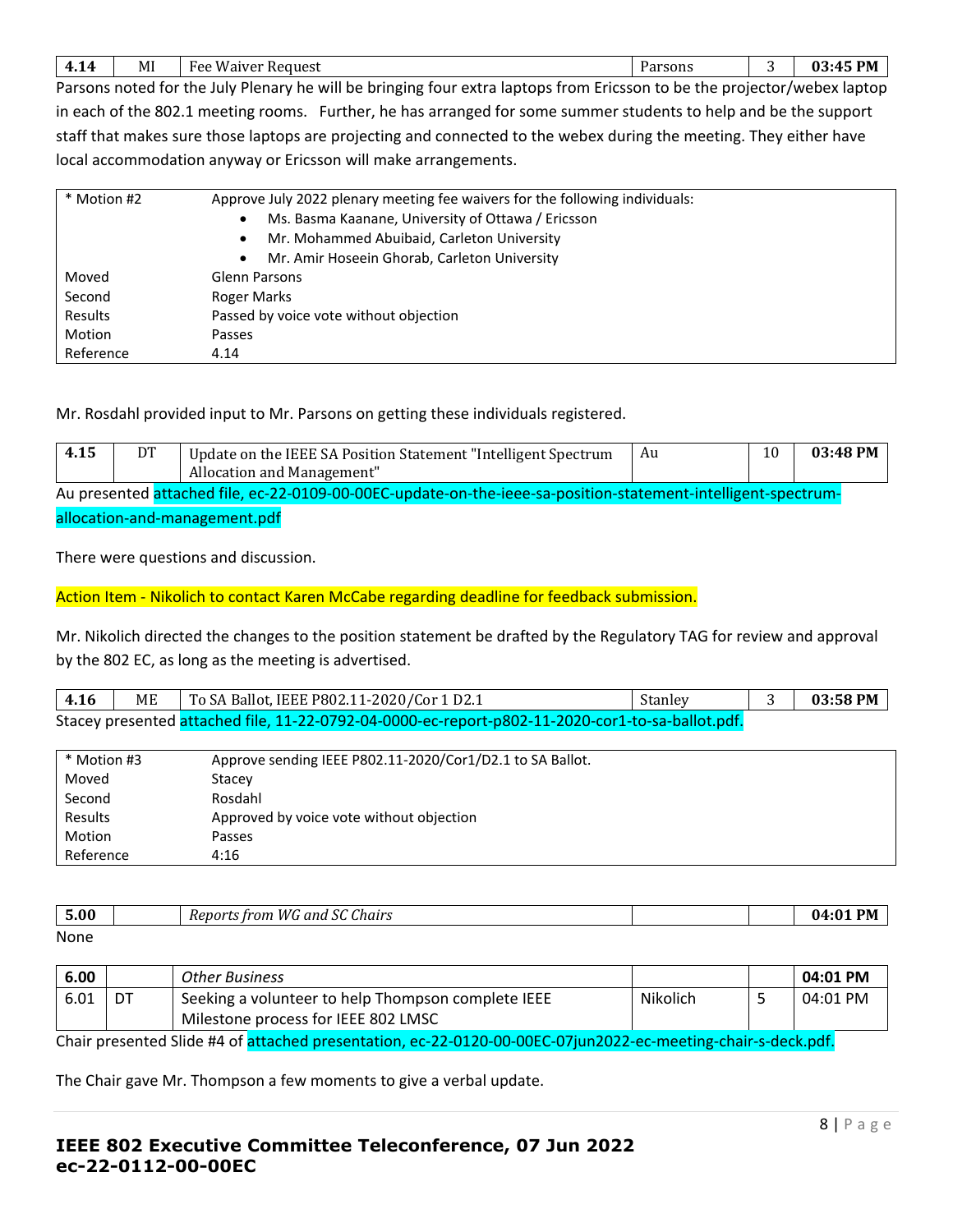Mr. Thompson is looking for Individuals in the Valley or San Francisco sections.

The chair encouraged any individuals in that area who could assist to contact Mr. Thompson.

| 6.02 | l DT | <b>Rules Discussion</b>                                                         | Gilb | 10 | 04:06 PM |
|------|------|---------------------------------------------------------------------------------|------|----|----------|
|      |      | Gilb presented attached presentation, ec-22-0108-00-00EC-june-rules-report.pdf. |      |    |          |

Mr. Rosdahl noted he had arranged a room for 7:30pm on Sunday July 10 for Rules Meeting.

## Action Item - SC Chairs should contact Mr. Rosdahl if they need a room for their SC Meeting at the July Plenary.

| 9.00 |  | $E\mathcal{L}$<br>review<br>Item Status<br>ction<br>$A_{1}$<br>$\cdots$ | <b>BUTIS</b><br><br>Nikolich<br>$\overline{\phantom{a}}$<br>brosia<br>. |  | <b>PM</b><br>-01<br><u>ባ4</u><br>. |
|------|--|-------------------------------------------------------------------------|-------------------------------------------------------------------------|--|------------------------------------|
|------|--|-------------------------------------------------------------------------|-------------------------------------------------------------------------|--|------------------------------------|

| $\vert 10.00 \vert$ | MI | aoun. |  |  |  |
|---------------------|----|-------|--|--|--|
|                     |    |       |  |  |  |

Meeting adjourned @ 4:10 pm.

## **Action Items**

| Agenda Item | Individual       | Action Item                                                              |
|-------------|------------------|--------------------------------------------------------------------------|
| 4.15        | Nikolich         | <b>Contact Karen McCabe regarding deadline for feedback submission.</b>  |
| 6.02        | <b>SC Chairs</b> | Contact Mr. Rosdahl if they need a room for their SC Meeting at the July |
|             |                  | Plenary.                                                                 |

# **Motions**

### Consent Agenda

| 2.02 | $MI^*$ | <b>Approve the following minutes</b><br>• 03 May 2022 802 EC Monthly Teleconference Meeting<br>https://mentor.ieee.org/802-ec/dcn/22/ec-22-0097-00-<br>00EC-03-may-2022-802-ec-monthly-teleconference-<br>minutes.pdf<br><b>M: D'Ambrosia</b><br><b>S: Rosdahl</b> | D'Ambrosia     | $\Omega$       | $03:12$ PM |
|------|--------|--------------------------------------------------------------------------------------------------------------------------------------------------------------------------------------------------------------------------------------------------------------------|----------------|----------------|------------|
| 4.01 | $ME*$  | To Revcom, IEEE P802.3dd Power over Data Lines of Single Pair<br><b>Ethernet (Maintenance #17)</b><br>Motion: Approve sending IEEE P802.3dd Power over Data Lines of<br>Single Pair Ethernet (Maintenance #17) draft D3.1 to RevCom<br>M: Law S: Zimmerman         | Law            | $\overline{0}$ | 03:45 PM   |
| 4.02 | $ME*$  | Liaise IEEE P802.11bd D4.0 to ISO/IEC JTC1/SC6 for information<br>under the PSDO agreement<br>Motion: Approve liaison of P802.11bd D4.0 to ISO/IEC JTC1/SC6<br>for information under the PSDO agreement.<br>M: Stanley S: Rosdahl                                  | <b>Stanley</b> | $\Omega$       | $03:45$ PM |
| 4.03 | $ME*$  | To Nescom, P802.11bb PAR Extension<br>Motion: Approve forwarding the P802.11bb PAR extension<br>documentation in https://mentor.ieee.org/802.11/dcn/22/11-<br>22-0693-00-00bb-p802-11bb-par-extension-request.pdf to<br><b>NesCom</b><br>M: Stanley S: Rosdahl     | <b>Stanley</b> | $\Omega$       | $03:45$ PM |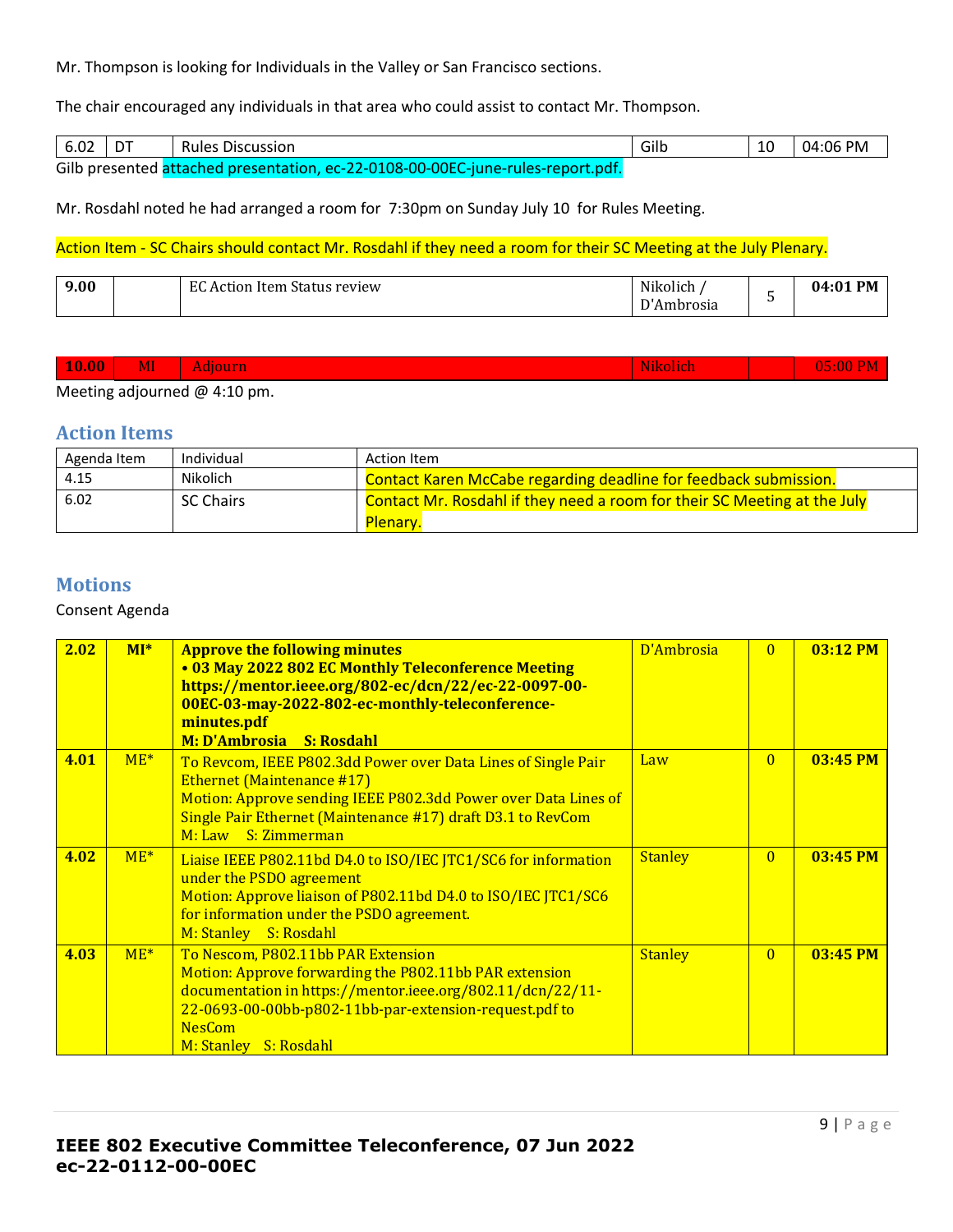| 4.04 | $ME*$ | To Nescom, P802.11bc PAR Extension<br>Motion: Approve forwarding the P802.11bc PAR extension<br>documentation in https://mentor.ieee.org/802.11/dcn/22/11-<br>22-0692-00-00bc-2022-05-par-extension-p802-11bc.pdf to<br><b>NesCom</b><br>M: Stanley S: Rosdahl                                                                    | <b>Stanley</b> | $\overline{0}$ | 03:45 PM |
|------|-------|-----------------------------------------------------------------------------------------------------------------------------------------------------------------------------------------------------------------------------------------------------------------------------------------------------------------------------------|----------------|----------------|----------|
| 4.05 | $ME*$ | To Nescom, P802.11bd PAR Extension<br>Motion: Approve forwarding the P802.11bd PAR extension<br>documentation in https://mentor.ieee.org/802.11/dcn/22/11-<br>22-0703-00-00bd-p802-11bd-par-extension.pdf to NesCom<br>M: Stanley S: Rosdahl                                                                                      | <b>Stanley</b> | $\overline{0}$ | 03:45 PM |
| 4.06 | $ME*$ | IEEE 802.15 Liaison Statement Approval, ISO/IEC JTC1/SC6<br>IEEE 802.15 WG requests IEEE 802 EC approval of the liaison<br>statement contained in doc. #15-22-0312-00-0000 describing the<br>liaison of IEEE Std 802.15.4™-2020 and published amendments to<br>ISO/IEC JTC1/SC6 under the PSDO agreement.<br>M: Powell S: Rosdahl | <b>Powell</b>  | $\overline{0}$ | 03:45 PM |
| 4.07 | $ME*$ | IEEE 802.15 Liaison Statement Approval, ISO/IEC JTC1/SC6<br>IEEE 802.15 WG requests IEEE 802 EC approval to forward IEEE<br>Std 802.15.4 <sup>™</sup> -2020 to ISO/IEC JTC1/SC6 for adoption as an<br>ISO/IEC/IEEE standard under the PSDO agreement.<br>M: Powell S: Rosdahl                                                     | Powell         | $\overline{0}$ | 03:45 PM |
| 4.08 | $ME*$ | IEEE 802.15 Liaison Statement Approval, ISO/IEC JTC1/SC6<br>IEEE 802.15 WG requests IEEE 802 EC approval to forward IEEE<br>Std 802.15.4w™-2020, IEEE Std 802.15.4x™-2019, IEEE Std<br>802.15.4z™-2020, and IEEE Std 802.15.4aa™-2022 to ISO/IEC<br>JTC1/SC6, for information under the PSDO agreement.<br>M: Powell S: Rosdahl   | Powell         | $\overline{0}$ | 03:45 PM |
| 4.09 | $ME*$ | IEEE 802.15 Liaison Statement Approval, ISO/IEC JTC1/SC6<br>IEEE 802.15 WG requests IEEE 802 EC approval of the liaison<br>statement contained in doc. #15-22-0313-00-0000 describing the<br>liaison of IEEE Std 802.15.3™-2016 and published amendments to<br>ISO/IEC JTC1/SC6 under the PSDO agreement.<br>M: Powell S: Rosdahl | <b>Powell</b>  | $\overline{0}$ | 03:45 PM |
| 4.10 | $ME*$ | IEEE 802.15 Liaison Statement Approval, ISO/IEC JTC1/SC6<br>IEEE 802.15 WG requests IEEE 802 EC approval to forward IEEE<br>Std 802.15.3 <sup>™</sup> -2016 to ISO/IEC JTC1/SC6 for adoption as an<br>ISO/IEC/IEEE standard under the PSDO agreement.<br>M: Powell S: Rosdahl                                                     | Powell         | $\overline{0}$ | 03:45 PM |
| 4.11 | $ME*$ | IEEE 802.15 Liaison Statement Approval, ISO/IEC JTC1/SC6<br>IEEE 802.15 WG requests IEEE 802 EC approval to forward IEEE<br>Std 802.15.3d™-2017, IEEE Std 802.15.3e™-2017, and IEEE Std<br>802.15.3f <sup>™-2017</sup> to ISO/IEC JTC1/SC6, for information under the<br>PSDO agreement.<br>M: Powell S: Rosdahl                  | <b>Powell</b>  | $\overline{0}$ | 03:45 PM |
| 4.12 | $ME*$ | IEEE 802.15 Liaison Statement Approval, ISO/IEC JTC1/SC6<br>IEEE 802.15 WG requests IEEE 802 EC approval of the liaison<br>statement contained in doc. #15-22-0314-00-0000 describing the<br>liaison of IEEE Std 802.15.9 <sup>™</sup> -2021 to ISO/IEC JTC1/SC6 under the<br>PSDO agreement.<br>M: Powell S: Rosdahl             | <b>Powell</b>  | $\overline{0}$ | 03:45 PM |